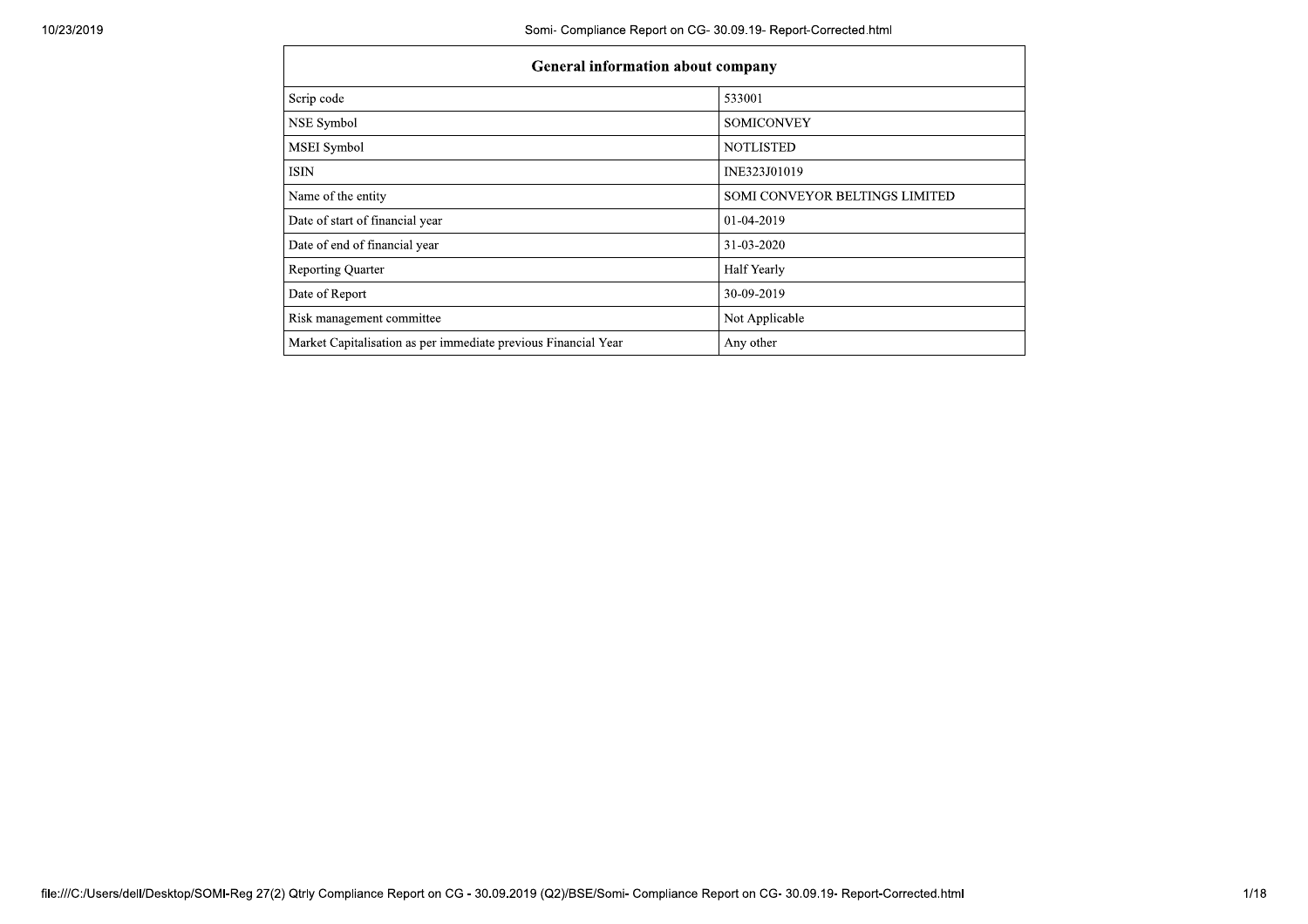|                |                                                          |                                         |                     |            |                                                |                            |                               |                          |                                                | <b>Annexure I</b>                                                    |                      |                                            |                                                                                                                                          |                                                                                                                                                        |                                                                                                                                                                   |                                                                                                                                                                                                 |                                      |                                             |
|----------------|----------------------------------------------------------|-----------------------------------------|---------------------|------------|------------------------------------------------|----------------------------|-------------------------------|--------------------------|------------------------------------------------|----------------------------------------------------------------------|----------------------|--------------------------------------------|------------------------------------------------------------------------------------------------------------------------------------------|--------------------------------------------------------------------------------------------------------------------------------------------------------|-------------------------------------------------------------------------------------------------------------------------------------------------------------------|-------------------------------------------------------------------------------------------------------------------------------------------------------------------------------------------------|--------------------------------------|---------------------------------------------|
|                |                                                          |                                         |                     |            |                                                |                            |                               |                          |                                                |                                                                      |                      |                                            | Annexure I to be submitted by listed entity on quarterly basis                                                                           |                                                                                                                                                        |                                                                                                                                                                   |                                                                                                                                                                                                 |                                      |                                             |
|                | I. Composition of Board of Directors                     |                                         |                     |            |                                                |                            |                               |                          |                                                |                                                                      |                      |                                            |                                                                                                                                          |                                                                                                                                                        |                                                                                                                                                                   |                                                                                                                                                                                                 |                                      |                                             |
|                |                                                          |                                         |                     |            |                                                |                            |                               |                          |                                                | Disclosure of notes on composition of board of directors explanatory |                      |                                            |                                                                                                                                          |                                                                                                                                                        |                                                                                                                                                                   |                                                                                                                                                                                                 |                                      |                                             |
|                | Wether the listed entity has a Regular Chairperson   Yes |                                         |                     |            |                                                |                            |                               |                          |                                                |                                                                      |                      |                                            |                                                                                                                                          |                                                                                                                                                        |                                                                                                                                                                   |                                                                                                                                                                                                 |                                      |                                             |
|                | Whether Chairperson is related to MD or CEO              |                                         |                     |            |                                                |                            |                               |                          |                                                |                                                                      | Yes                  |                                            |                                                                                                                                          |                                                                                                                                                        |                                                                                                                                                                   |                                                                                                                                                                                                 |                                      |                                             |
| $S_{r}$        | Title<br>(Mr)<br>$\sqrt{ }$<br>Ms)                       | Name of the<br>Director                 | PAN                 | <b>DIN</b> | Category 1<br>of directors                     | Category 2<br>of directors | Category<br>3 of<br>directors | Date<br>of               | <b>Initial Date</b><br>of<br>Birth appointment | Date of Re-<br>appointment                                           | Date of<br>cessation | Tenure<br>of<br>director<br>(in<br>months) | No of<br>Directorship in<br>listed entities<br>including this<br>listed entity<br>(Refer<br>Regulation 17A<br>of Listing<br>Regulations) | No of<br>Independent<br>Directorship in<br>listed entities<br>including this<br>listed entity<br>(Refer Regulation<br>17A(1) of Listing<br>Regulations | Number of<br>memberships in<br>Audit/ Stakeholder<br>Committee(s)<br>including this listed<br>entity (Refer<br>Regulation 26(1) of<br><b>Listing Regulations)</b> | No of post of<br>Chairperson in Audit/<br>Stakeholder<br>Committee held in<br>listed entities<br>including this listed<br>entity (Refer<br>Regulation $26(1)$ of<br><b>Listing Regulations)</b> | Notes for<br>not<br>providing<br>PAN | Notes for<br>not<br>providing<br><b>DIN</b> |
|                | Mr                                                       | OM<br><b>PRAKASH</b><br><b>BHANSALI</b> | AAYPB9950G          | 00351846   | Executive<br>Director                          | Chairperson                | <b>MD</b>                     | $10-$<br>$01-$<br>1954   | 16-06-2000                                     | 29-09-2017                                                           |                      |                                            |                                                                                                                                          | 0                                                                                                                                                      |                                                                                                                                                                   | 0                                                                                                                                                                                               |                                      |                                             |
| $\overline{a}$ | Mr                                                       | <b>VIMAL</b><br><b>BHANSALI</b>         | ADDPB0794O 00351851 |            | Executive<br>Director                          | Not<br>Applicable          |                               | $19-$<br>$07 -$<br>1979  | 16-06-2000                                     | 29-09-2017                                                           |                      |                                            |                                                                                                                                          | $\theta$                                                                                                                                               |                                                                                                                                                                   | $\theta$                                                                                                                                                                                        |                                      |                                             |
| $\overline{3}$ | Mr                                                       | <b>GAURAV</b><br><b>BHANSALI</b>        | ADDPB0795R          | 00351860   | Executive<br>Director                          | Not<br>Applicable          |                               | $29 -$<br>$07 -$<br>1980 | 16-06-2000                                     | 29-09-2017                                                           |                      |                                            |                                                                                                                                          | 0                                                                                                                                                      |                                                                                                                                                                   |                                                                                                                                                                                                 |                                      |                                             |
| $\overline{4}$ | Mr                                                       | <b>MAHENDRA</b><br><b>RAKHECHA</b>      | ABBPR6748N          | 00648532   | Non-<br>Executive -<br>Independent<br>Director | Not<br>Applicable          |                               | $17-$<br>$06 -$<br>1968  | 30-09-2006                                     | 30-09-2015                                                           |                      | 156                                        |                                                                                                                                          |                                                                                                                                                        | $\overline{2}$                                                                                                                                                    |                                                                                                                                                                                                 |                                      |                                             |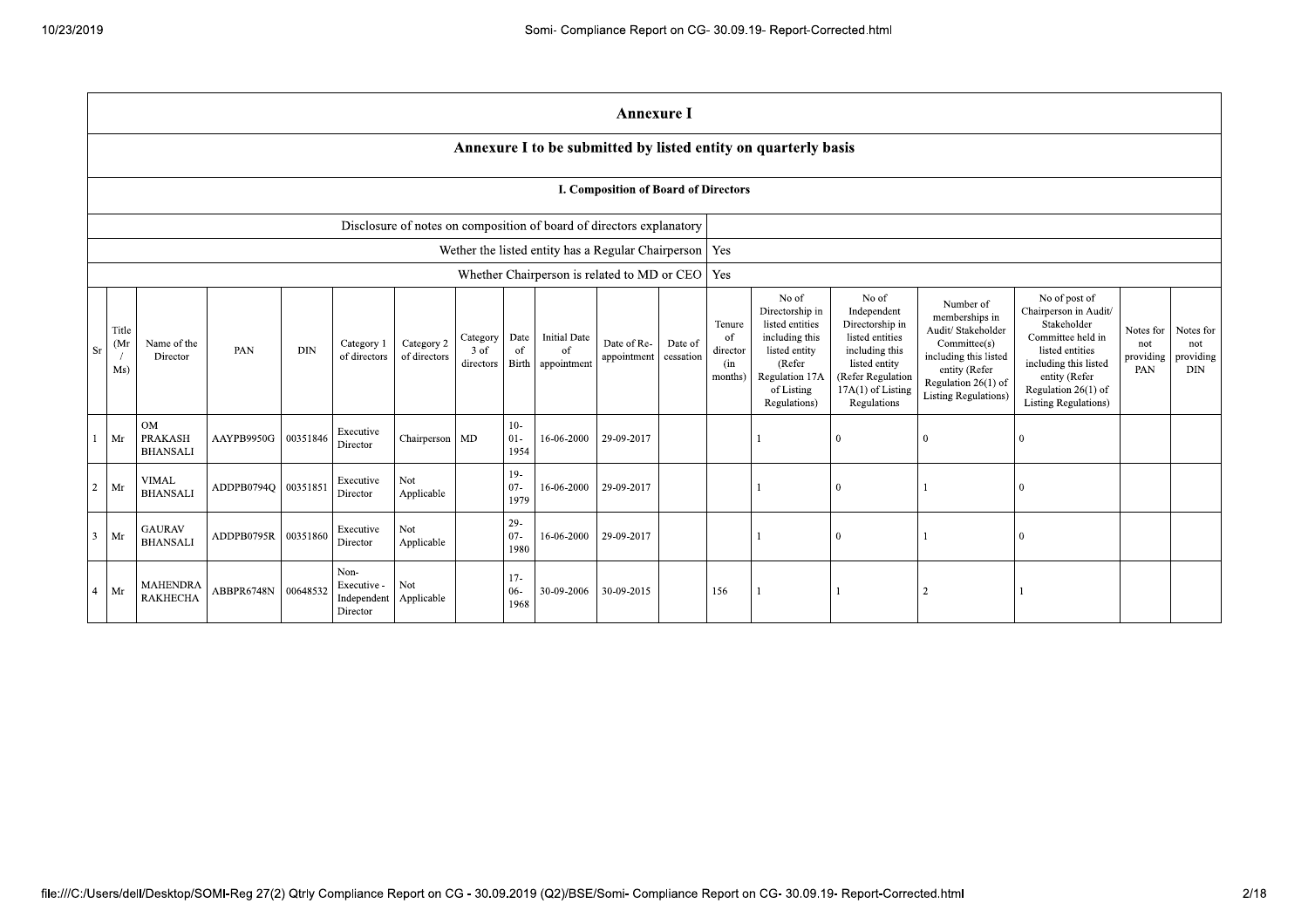|           | I. Composition of Board of Directors |                                                  |            |            |                                                           |                               |                                 |                            |                                          |                                                                      |                      |                                                       |                                                                                                                                                |                                                                                                                                                                      |                                                                                                                                                                          |                                                                                                                                                                                                            |                                      |                                             |
|-----------|--------------------------------------|--------------------------------------------------|------------|------------|-----------------------------------------------------------|-------------------------------|---------------------------------|----------------------------|------------------------------------------|----------------------------------------------------------------------|----------------------|-------------------------------------------------------|------------------------------------------------------------------------------------------------------------------------------------------------|----------------------------------------------------------------------------------------------------------------------------------------------------------------------|--------------------------------------------------------------------------------------------------------------------------------------------------------------------------|------------------------------------------------------------------------------------------------------------------------------------------------------------------------------------------------------------|--------------------------------------|---------------------------------------------|
|           |                                      |                                                  |            |            |                                                           |                               |                                 |                            |                                          | Disclosure of notes on composition of board of directors explanatory |                      |                                                       |                                                                                                                                                |                                                                                                                                                                      |                                                                                                                                                                          |                                                                                                                                                                                                            |                                      |                                             |
|           |                                      |                                                  |            |            |                                                           |                               |                                 |                            |                                          | Wether the listed entity has a Regular Chairperson                   |                      |                                                       |                                                                                                                                                |                                                                                                                                                                      |                                                                                                                                                                          |                                                                                                                                                                                                            |                                      |                                             |
| <b>Sr</b> | Title<br>(Mr)<br>Ms)                 | Name of the<br>Director                          | PAN        | <b>DIN</b> | Category 1<br>of directors                                | Category 2<br>of<br>directors | Category<br>$3$ of<br>directors | Date<br>of<br><b>Birth</b> | <b>Initial Date</b><br>of<br>appointment | Date of Re-<br>appointment                                           | Date of<br>cessation | Tenure<br><sup>of</sup><br>director<br>(in<br>months) | No of<br>Directorship<br>in listed<br>entities<br>including<br>this listed<br>entity (Refer<br>Regulation<br>17A of<br>Listing<br>Regulations) | No of<br>Independent<br>Directorship<br>in listed<br>entities<br>including<br>this listed<br>entity<br>(Refer<br>Regulation<br>$17A(1)$ of<br>Listing<br>Regulations | Number of<br>memberships<br>in Audit/<br>Stakeholder<br>Committee(s)<br>including this<br>listed entity<br>(Refer<br>Regulation<br>$26(1)$ of<br>Listing<br>Regulations) | No of post<br>of<br>Chairperson<br>in Audit/<br>Stakeholder<br>Committee<br>held in listed<br>entities<br>including<br>this listed<br>entity (Refer<br>Regulation<br>$26(1)$ of<br>Listing<br>Regulations) | Notes for<br>not<br>providing<br>PAN | Notes for<br>not<br>providing<br><b>DIN</b> |
| 5         | Mr                                   | YOGESH<br><b>MAHESHWARI</b>                      | AAQPM6696N | 01202089   | Non-<br>Executive -<br>Independent<br>Director            | Not<br>Applicable             |                                 | $07 -$<br>$05 -$<br>1959   | 10-01-2007                               | 30-09-2015                                                           |                      | 153                                                   |                                                                                                                                                |                                                                                                                                                                      | $\Omega$                                                                                                                                                                 | $\Omega$                                                                                                                                                                                                   |                                      |                                             |
| 6         | Mr                                   | <b>SHARAD</b><br><b>GYANMAL</b><br><b>NAHATA</b> | ACIPN2323F | 06814502   | Non-<br>Executive -<br>Independent Applicable<br>Director | Not                           |                                 | $17-$<br>02-<br>1965       | 12-02-2014                               | 30-09-2014                                                           |                      | 68                                                    |                                                                                                                                                |                                                                                                                                                                      | $\overline{2}$                                                                                                                                                           |                                                                                                                                                                                                            |                                      |                                             |
| $\tau$    | Mrs                                  | <b>SURBHI</b><br><b>RATHI</b>                    | ARIPR4034N | 07115169   | Non-<br>Executive -<br>Independent<br>Director            | Not<br>Applicable             |                                 | $02 -$<br>$10-$<br>1988    | 28-03-2015                               | 30-09-2015                                                           |                      | 54                                                    |                                                                                                                                                |                                                                                                                                                                      | $\mathbf{0}$                                                                                                                                                             | $\overline{0}$                                                                                                                                                                                             |                                      |                                             |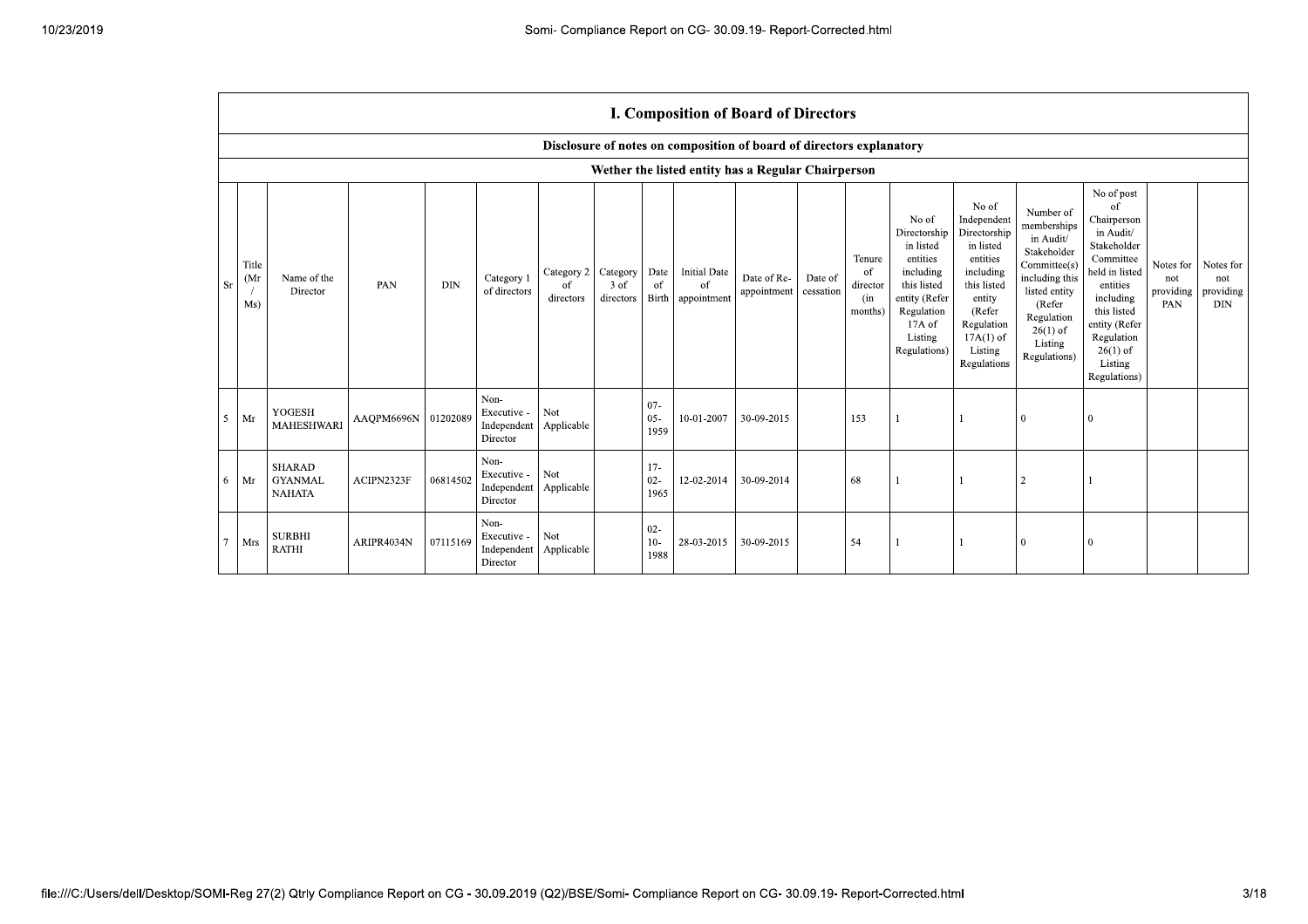|                | <b>Audit Committee Details</b>                               |                                        |                                         |                            |                        |                      |         |  |  |  |
|----------------|--------------------------------------------------------------|----------------------------------------|-----------------------------------------|----------------------------|------------------------|----------------------|---------|--|--|--|
|                | Whether the Audit Committee has a Regular Chairperson<br>Yes |                                        |                                         |                            |                        |                      |         |  |  |  |
| <b>Sr</b>      | <b>DIN</b><br>Number                                         | Name of Committee<br>members           | Category 1 of directors                 | Category 2 of<br>directors | Date of<br>Appointment | Date of<br>Cessation | Remarks |  |  |  |
|                | 00648532                                                     | MAHENDRA<br><b>RAKHECHA</b>            | Non-Executive - Independent<br>Director | Chairperson                | 12-02-2014             |                      |         |  |  |  |
| $\overline{c}$ | 00351860                                                     | <b>GAURAV BHANSALI</b>                 | <b>Executive Director</b>               | Member                     | 12-02-2014             |                      |         |  |  |  |
| 3              | 06814502                                                     | <b>SHARAD GYANMAL</b><br><b>NAHATA</b> | Non-Executive - Independent<br>Director | Member                     | 12-02-2014             |                      |         |  |  |  |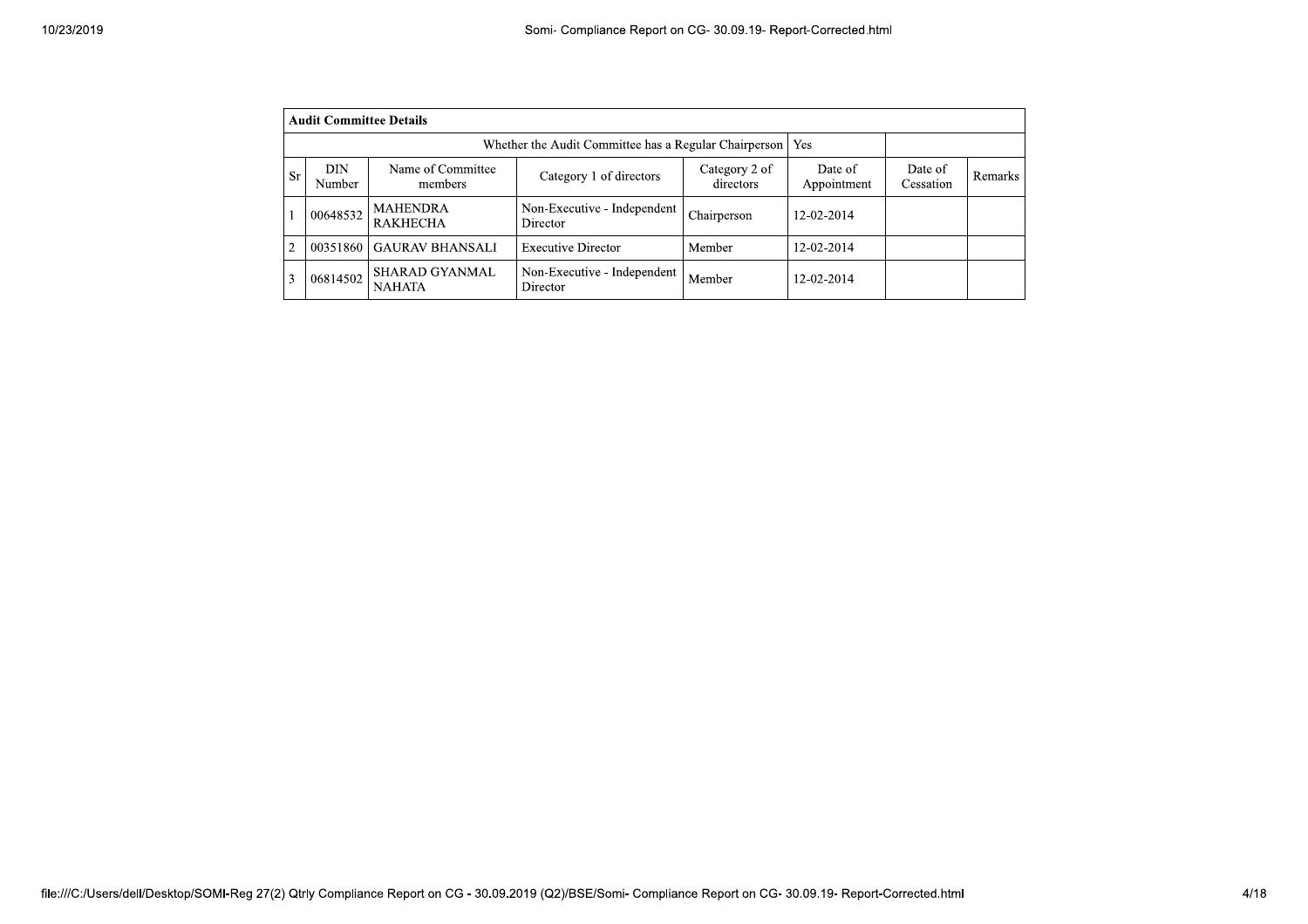|                | Nomination and remuneration committee                                              |                                        |                                         |                            |                        |                      |                |  |  |
|----------------|------------------------------------------------------------------------------------|----------------------------------------|-----------------------------------------|----------------------------|------------------------|----------------------|----------------|--|--|
|                | Whether the Nomination and remuneration committee has a Regular Chairperson<br>Yes |                                        |                                         |                            |                        |                      |                |  |  |
| <b>Sr</b>      | DIN.<br>Number                                                                     | Name of Committee<br>members           | Category 1 of directors                 | Category 2 of<br>directors | Date of<br>Appointment | Date of<br>Cessation | <b>Remarks</b> |  |  |
|                | 01202089                                                                           | YOGESH<br><b>MAHESHWARI</b>            | Non-Executive - Independent<br>Director | Chairperson                | 14-08-2014             |                      |                |  |  |
| $\overline{2}$ | 00648532                                                                           | <b>MAHENDRA</b><br><b>RAKHECHA</b>     | Non-Executive - Independent<br>Director | Member                     | 14-08-2014             |                      |                |  |  |
| 3              | 06814502                                                                           | <b>SHARAD GYANMAL</b><br><b>NAHATA</b> | Non-Executive - Independent<br>Director | Member                     | 14-08-2014             |                      |                |  |  |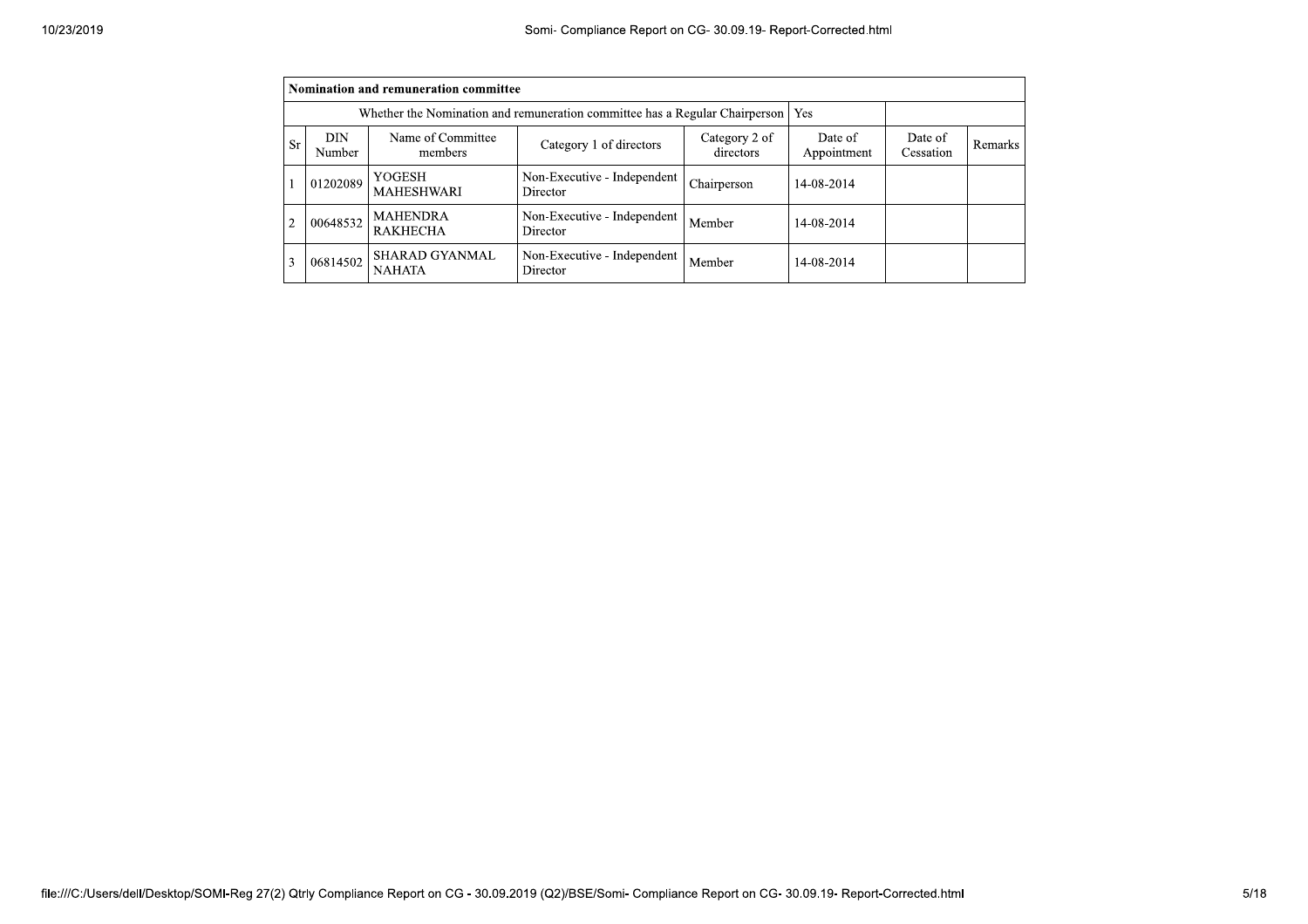|           | <b>Stakeholders Relationship Committee</b>                                       |                                        |                                         |                            |                        |                      |         |  |  |
|-----------|----------------------------------------------------------------------------------|----------------------------------------|-----------------------------------------|----------------------------|------------------------|----------------------|---------|--|--|
|           | Whether the Stakeholders Relationship Committee has a Regular Chairperson<br>Yes |                                        |                                         |                            |                        |                      |         |  |  |
| <b>Sr</b> | DIN<br><b>Number</b>                                                             | Name of Committee<br>members           | Category 1 of directors                 | Category 2 of<br>directors | Date of<br>Appointment | Date of<br>Cessation | Remarks |  |  |
|           | 06814502                                                                         | <b>SHARAD GYANMAL</b><br><b>NAHATA</b> | Non-Executive - Independent<br>Director | Chairperson                | 14-08-2014             |                      |         |  |  |
|           | 00648532                                                                         | <b>MAHENDRA</b><br><b>RAKHECHA</b>     | Non-Executive - Independent<br>Director | Member                     | 14-08-2014             |                      |         |  |  |
|           | 00351851                                                                         | VIMAL BHANSALI                         | <b>Executive Director</b>               | Member                     | 14-08-2014             |                      |         |  |  |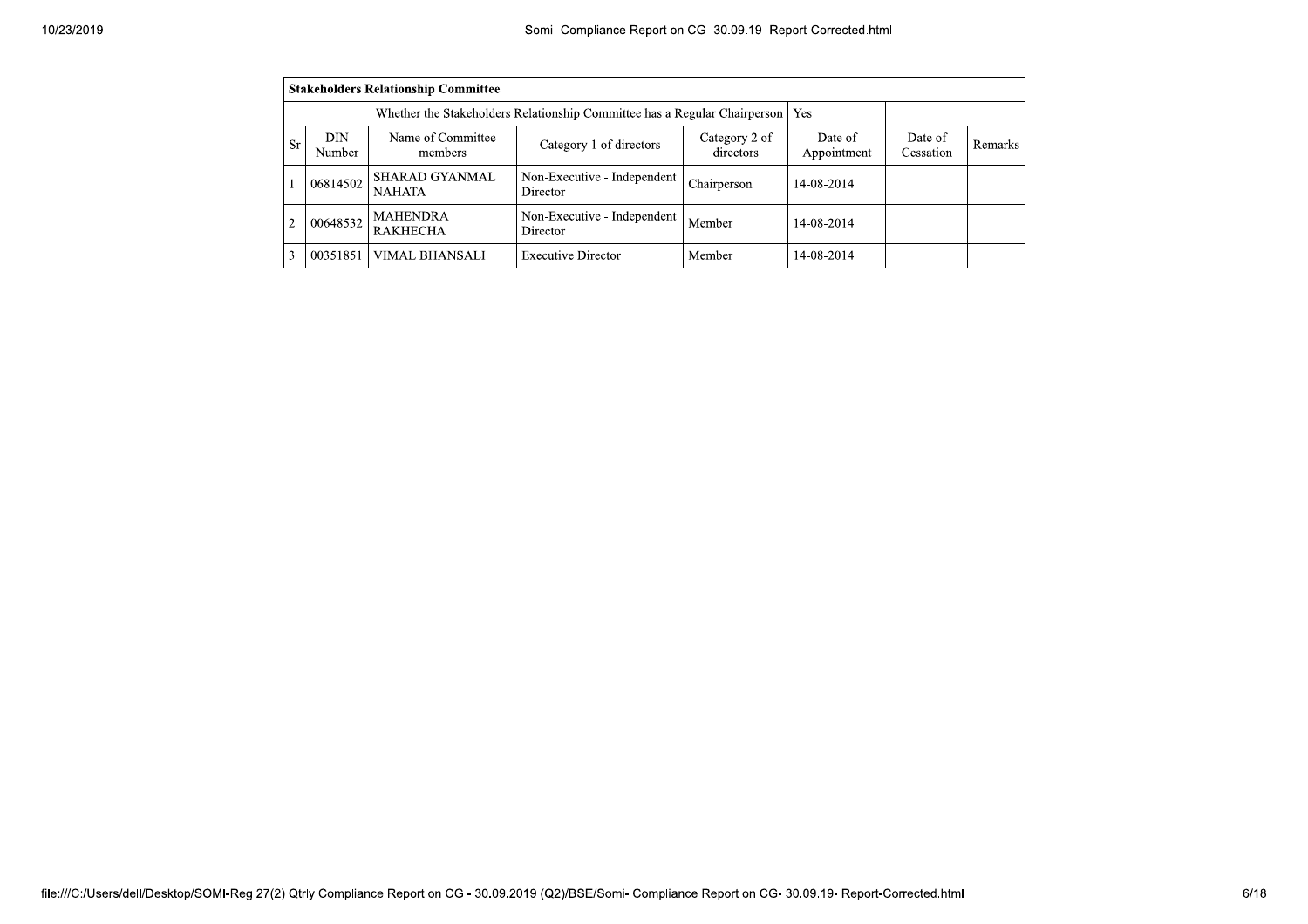|    | <b>Risk Management Committee</b> |                                                                 |                            |                            |                        |                      |                |  |  |
|----|----------------------------------|-----------------------------------------------------------------|----------------------------|----------------------------|------------------------|----------------------|----------------|--|--|
|    |                                  | Whether the Risk Management Committee has a Regular Chairperson |                            |                            |                        |                      |                |  |  |
| Sr | DIN<br>Number                    | Name of Committee<br>members                                    | Category 1 of<br>directors | Category 2 of<br>directors | Date of<br>Appointment | Date of<br>Cessation | <b>Remarks</b> |  |  |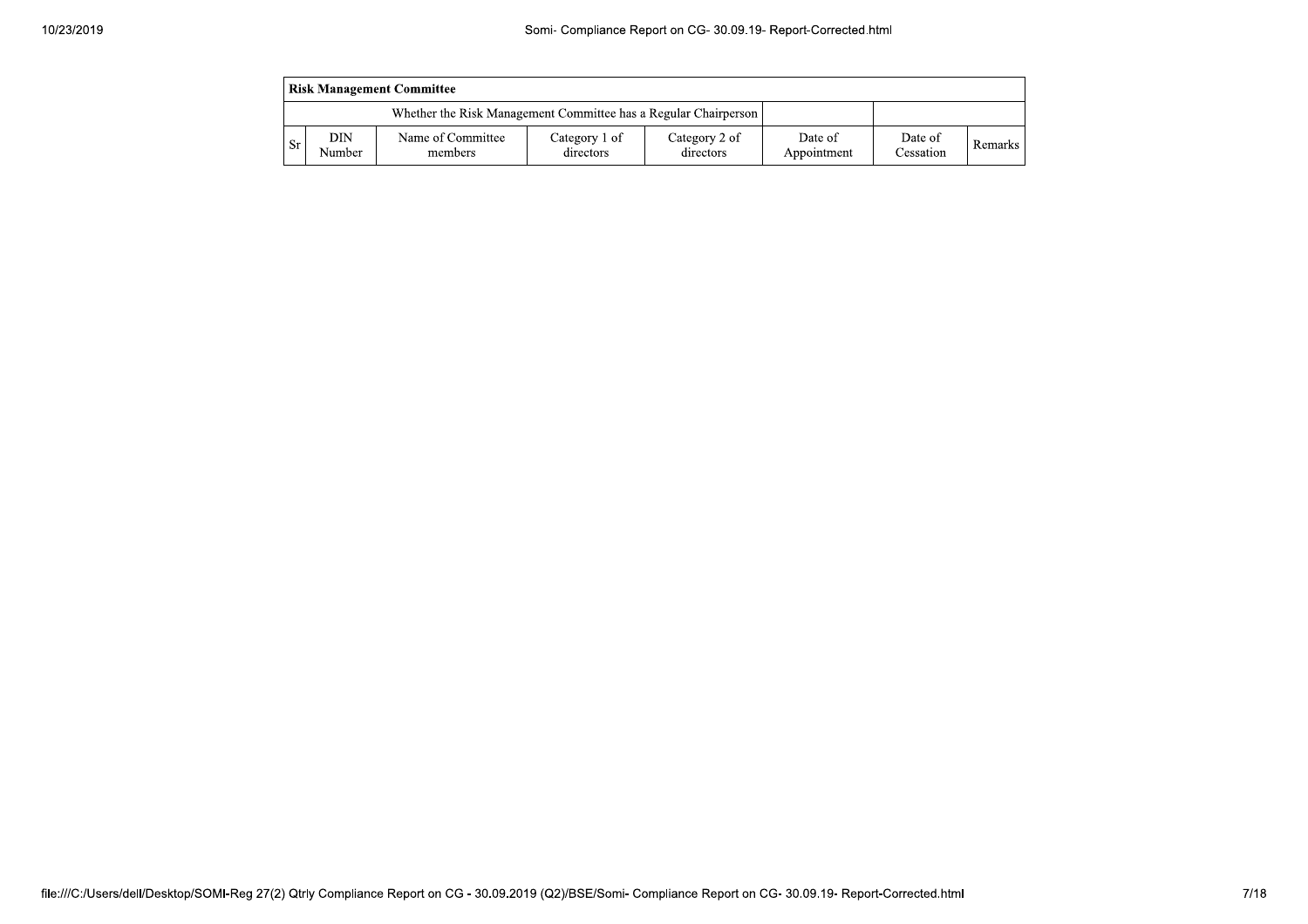|                | <b>Corporate Social Responsibility Committee</b> |                                                                                 |                                         |                            |                        |                      |         |  |  |
|----------------|--------------------------------------------------|---------------------------------------------------------------------------------|-----------------------------------------|----------------------------|------------------------|----------------------|---------|--|--|
|                |                                                  | Whether the Corporate Social Responsibility Committee has a Regular Chairperson |                                         | Yes                        |                        |                      |         |  |  |
| Sr             | DIN<br>Number                                    | Name of Committee<br>members                                                    | Category 1 of directors                 | Category 2 of<br>directors | Date of<br>Appointment | Date of<br>Cessation | Remarks |  |  |
|                | 00351846                                         | <b>OM PRAKASH</b><br><b>BHANSALI</b>                                            | <b>Executive Director</b>               | Chairperson                | 31-03-2015             |                      |         |  |  |
| $\overline{c}$ | 00351851                                         | <b>VIMAL BHANSALI</b>                                                           | <b>Executive Director</b>               | Member                     | 31-03-2015             |                      |         |  |  |
| 3              | 00648532                                         | <b>MAHENDRA</b><br><b>RAKHECHA</b>                                              | Non-Executive - Independent<br>Director | Member                     | 31-03-2015             |                      |         |  |  |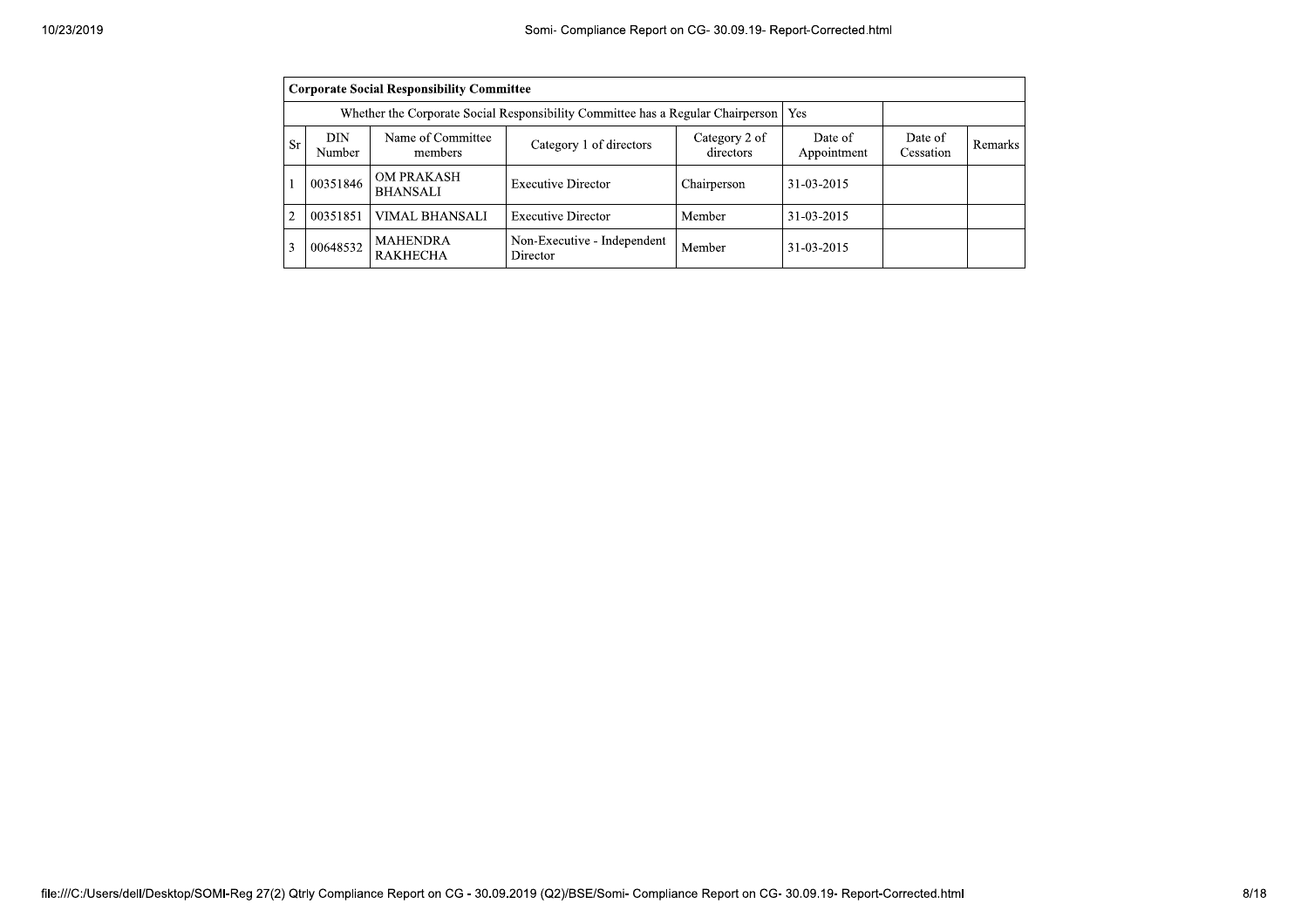| Other Committee |                                                                                                                                     |  |  |
|-----------------|-------------------------------------------------------------------------------------------------------------------------------------|--|--|
|                 | Sr   DIN Number   Name of Committee members   Name of other committee   Category 1 of directors   Category 2 of directors   Remarks |  |  |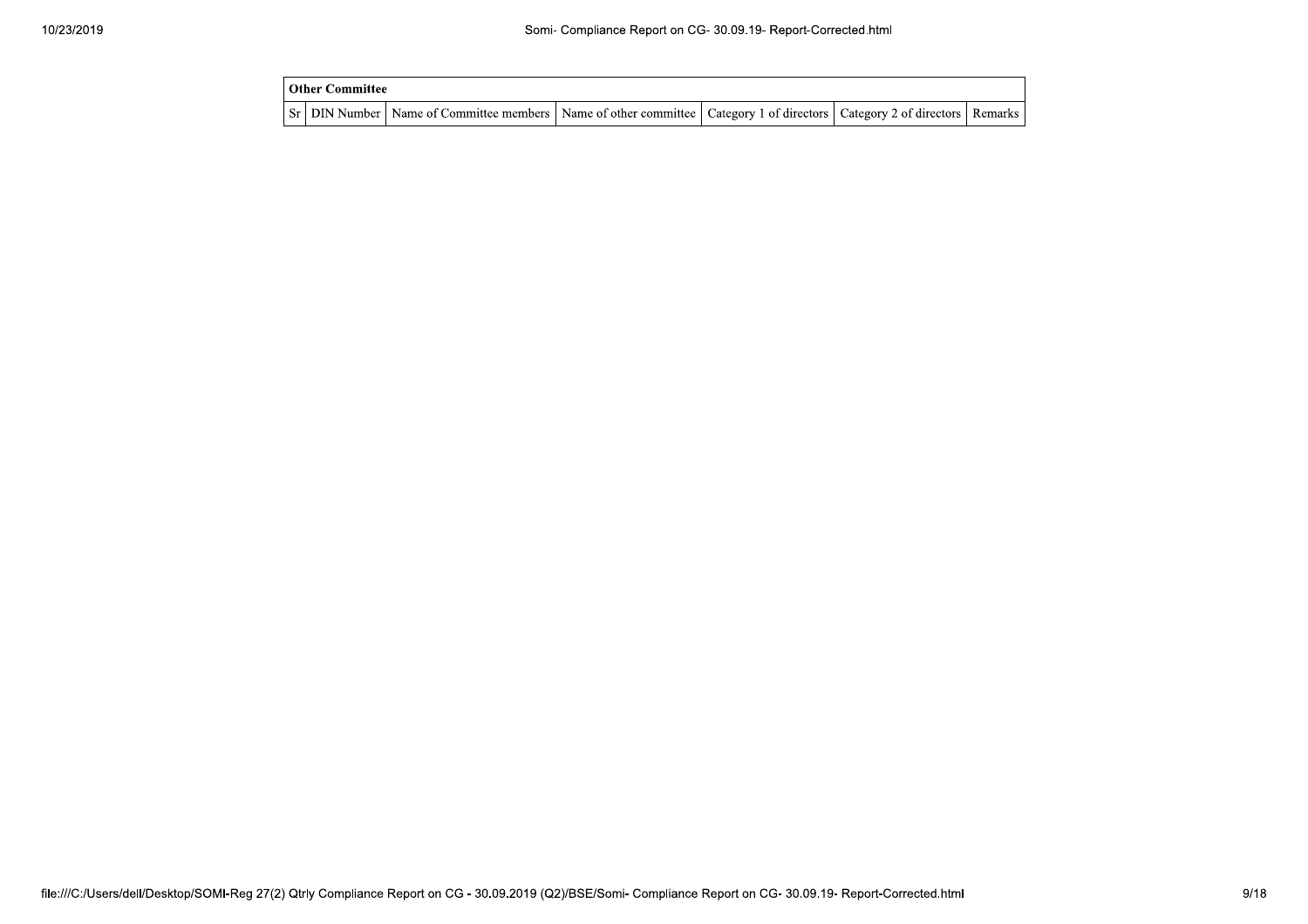|                | <b>Annexure 1</b>                                                   |                                                               |                                                                   |                                       |                                                     |                                           |                                                           |  |
|----------------|---------------------------------------------------------------------|---------------------------------------------------------------|-------------------------------------------------------------------|---------------------------------------|-----------------------------------------------------|-------------------------------------------|-----------------------------------------------------------|--|
|                | Annexure 1                                                          |                                                               |                                                                   |                                       |                                                     |                                           |                                                           |  |
|                | III. Meeting of Board of Directors                                  |                                                               |                                                                   |                                       |                                                     |                                           |                                                           |  |
|                | Disclosure of notes on meeting of board of<br>directors explanatory |                                                               |                                                                   |                                       |                                                     |                                           |                                                           |  |
| <b>Sr</b>      | $Date(s)$ of meeting<br>$(if any)$ in the<br>previous quarter       | $Date(s)$ of<br>meeting (if any)<br>in the current<br>quarter | Maximum gap between<br>any two consecutive (in<br>number of days) | Notes for<br>not<br>providing<br>Date | Whether<br>requirement of<br>Quorum met<br>(Yes/No) | Number of<br><b>Directors</b><br>present* | No. of Independent<br>Directors attending<br>the meeting* |  |
|                | 02-05-2019                                                          |                                                               |                                                                   |                                       | <b>Yes</b>                                          |                                           |                                                           |  |
| $\overline{2}$ | 30-05-2019                                                          |                                                               | 27                                                                |                                       | Yes                                                 |                                           |                                                           |  |
| 3              |                                                                     | 14-08-2019                                                    | 75                                                                |                                       | Yes                                                 | 6                                         | 4                                                         |  |
| $\overline{4}$ |                                                                     | 02-09-2019                                                    | 18                                                                |                                       | Yes                                                 | $\overline{7}$                            | 4                                                         |  |
| 5              |                                                                     | 30-09-2019                                                    | 27                                                                |                                       | Yes                                                 | 3                                         | 0                                                         |  |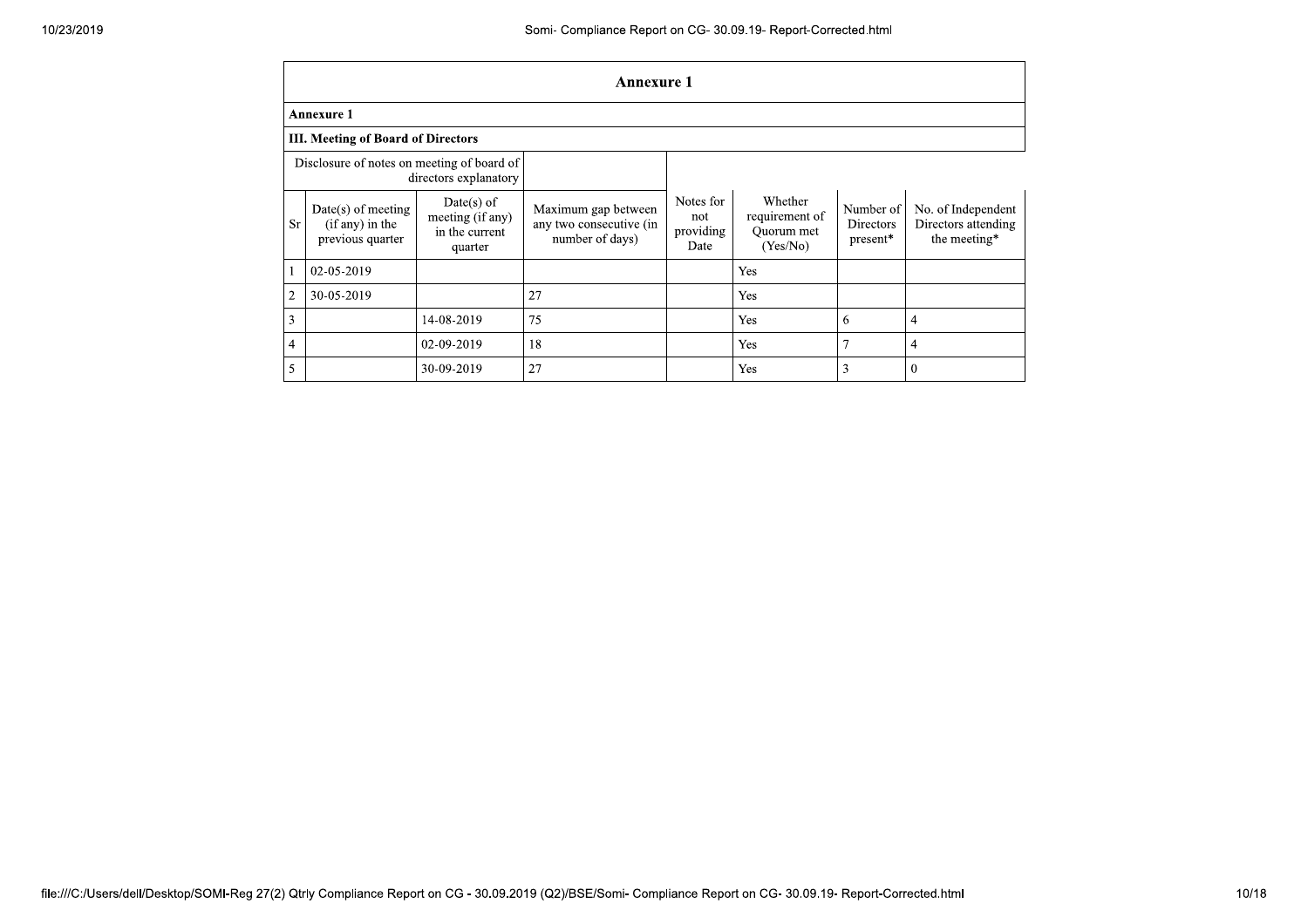|                | <b>Annexure 1</b>                                        |                                                                                                       |                                                                      |                               |                                       |                                                     |                                       |                                                                        |  |  |
|----------------|----------------------------------------------------------|-------------------------------------------------------------------------------------------------------|----------------------------------------------------------------------|-------------------------------|---------------------------------------|-----------------------------------------------------|---------------------------------------|------------------------------------------------------------------------|--|--|
|                | <b>IV. Meeting of Committees</b>                         |                                                                                                       |                                                                      |                               |                                       |                                                     |                                       |                                                                        |  |  |
|                | Disclosure of notes on meeting of committees explanatory |                                                                                                       |                                                                      |                               |                                       |                                                     |                                       |                                                                        |  |  |
| <b>Sr</b>      | Name of<br>Committee                                     | Date(s) of meeting (Enter dates<br>of Previous quarter and Current<br>quarter in chronological order) | Maximum gap<br>between any two<br>consecutive (in<br>number of days) | Name of<br>other<br>committee | Reson for<br>not<br>providing<br>date | Whether<br>requirement<br>of Quorum<br>met (Yes/No) | Number<br>of<br>Directors<br>present* | No. of<br>Independent<br><b>Directors</b><br>attending the<br>meeting* |  |  |
|                | Audit<br>Committee                                       | 30-05-2019                                                                                            |                                                                      |                               |                                       | Yes                                                 | 3                                     | 2                                                                      |  |  |
| $\overline{2}$ | Audit<br>Committee                                       | 14-08-2019                                                                                            | 75                                                                   |                               |                                       | Yes                                                 | 3                                     | 2                                                                      |  |  |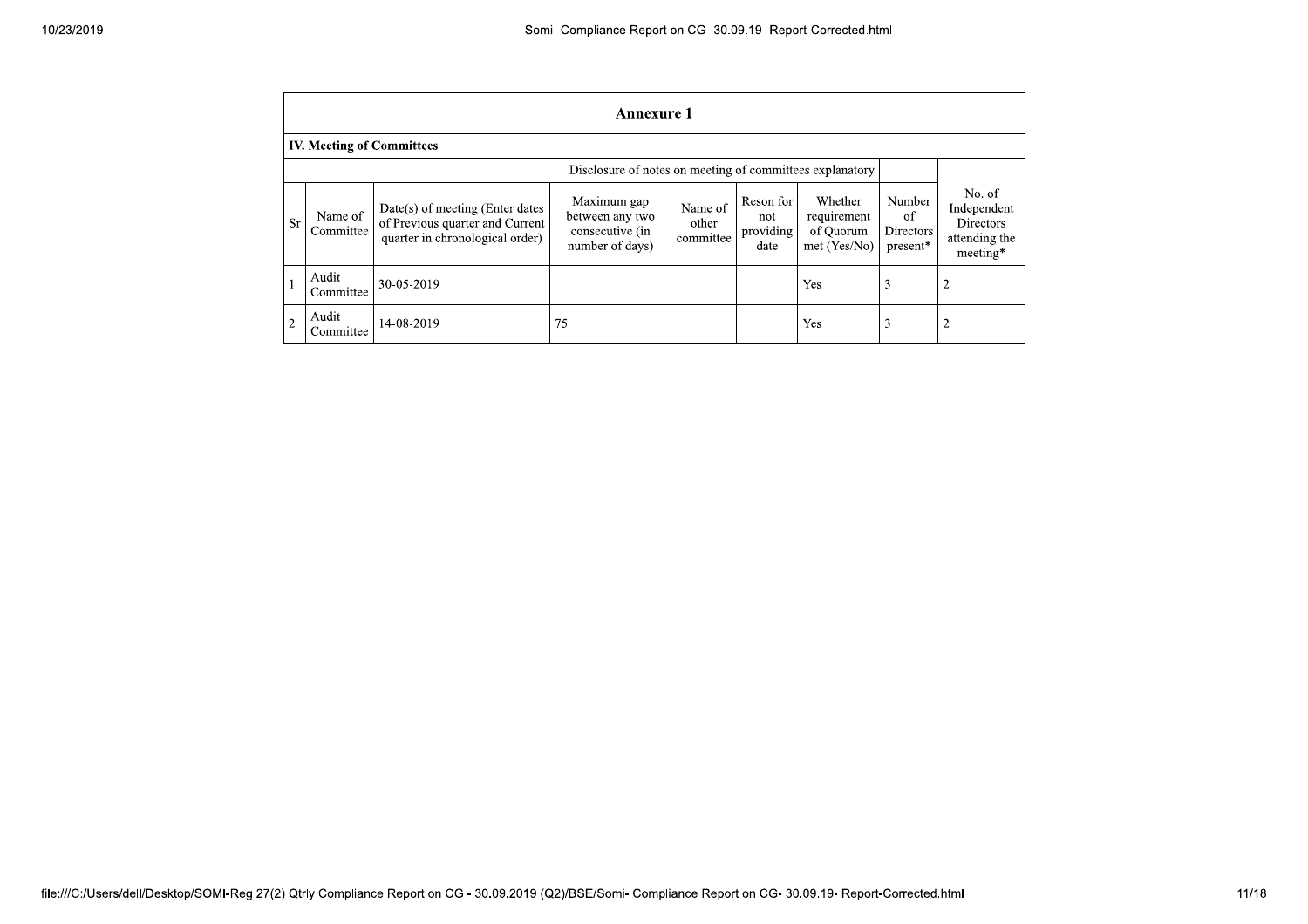|    | Annexure 1                                                                                                        |    |  |  |  |  |  |  |
|----|-------------------------------------------------------------------------------------------------------------------|----|--|--|--|--|--|--|
|    | V. Related Party Transactions                                                                                     |    |  |  |  |  |  |  |
| Sr | If status is "No" details of non-<br>Compliance status<br>Subject<br>(Yes/No/NA)<br>compliance may be given here. |    |  |  |  |  |  |  |
|    | Whether prior approval of audit committee obtained                                                                | NA |  |  |  |  |  |  |
|    | Whether shareholder approval obtained for material RPT                                                            | NA |  |  |  |  |  |  |
| 3  | Whether details of RPT entered into pursuant to omnibus approval<br>have been reviewed by Audit Committee         | NA |  |  |  |  |  |  |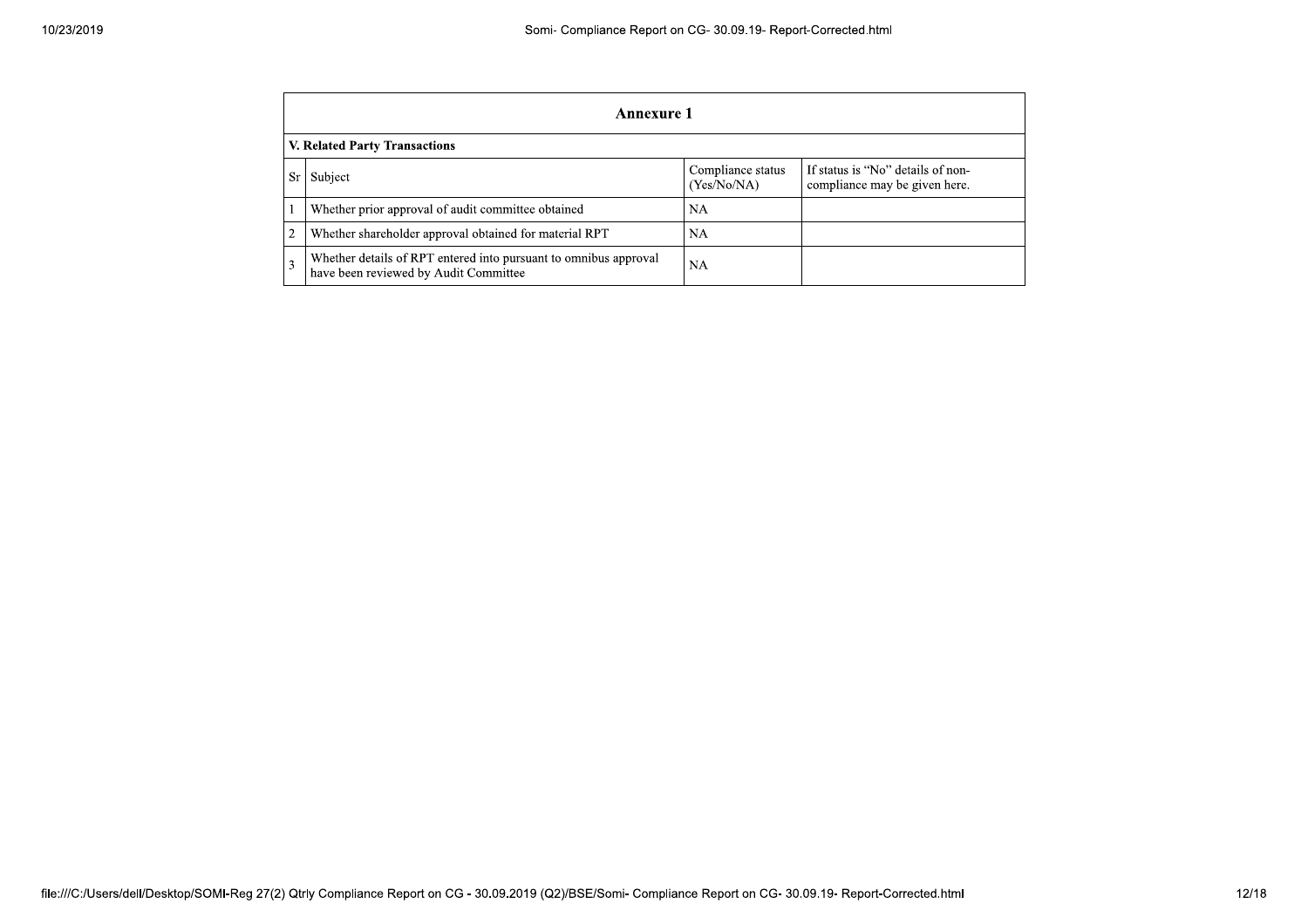|                | <b>Annexure 1</b>                                                                                                                                                                                               |                               |  |  |  |
|----------------|-----------------------------------------------------------------------------------------------------------------------------------------------------------------------------------------------------------------|-------------------------------|--|--|--|
|                | <b>VI.</b> Affirmations                                                                                                                                                                                         |                               |  |  |  |
| Sr             | Subject                                                                                                                                                                                                         | Compliance<br>status (Yes/No) |  |  |  |
|                | The composition of Board of Directors is in terms of SEBI (Listing obligations and disclosure requirements)<br>Regulations, 2015                                                                                | Yes                           |  |  |  |
| $\overline{c}$ | The composition of the following committees is in terms of SEBI(Listing obligations and disclosure requirements)<br>Regulations, 2015 a. Audit Committee                                                        | Yes                           |  |  |  |
| 3              | The composition of the following committees is in terms of SEBI(Listing obligations and disclosure requirements)<br>Regulations, 2015. b. Nomination & remuneration committee                                   | Yes                           |  |  |  |
| $\overline{4}$ | The composition of the following committees is in terms of SEBI(Listing obligations and disclosure requirements)<br>Regulations, 2015. c. Stakeholders relationship committee                                   | Yes                           |  |  |  |
| 5              | The composition of the following committees is in terms of SEBI(Listing obligations and disclosure requirements)<br>Regulations, 2015. d. Risk management committee (applicable to the top 500 listed entities) | <b>NA</b>                     |  |  |  |
| 6              | The committee members have been made aware of their powers, role and responsibilities as specified in SEBI<br>(Listing obligations and disclosure requirements) Regulations, 2015.                              | Yes                           |  |  |  |
| $\overline{7}$ | The meetings of the board of directors and the above committees have been conducted in the manner as specified in<br>SEBI (Listing obligations and disclosure requirements) Regulations, 2015.                  | Yes                           |  |  |  |
| 8              | This report and/or the report submitted in the previous quarter has been placed before Board of Directors.                                                                                                      | Yes                           |  |  |  |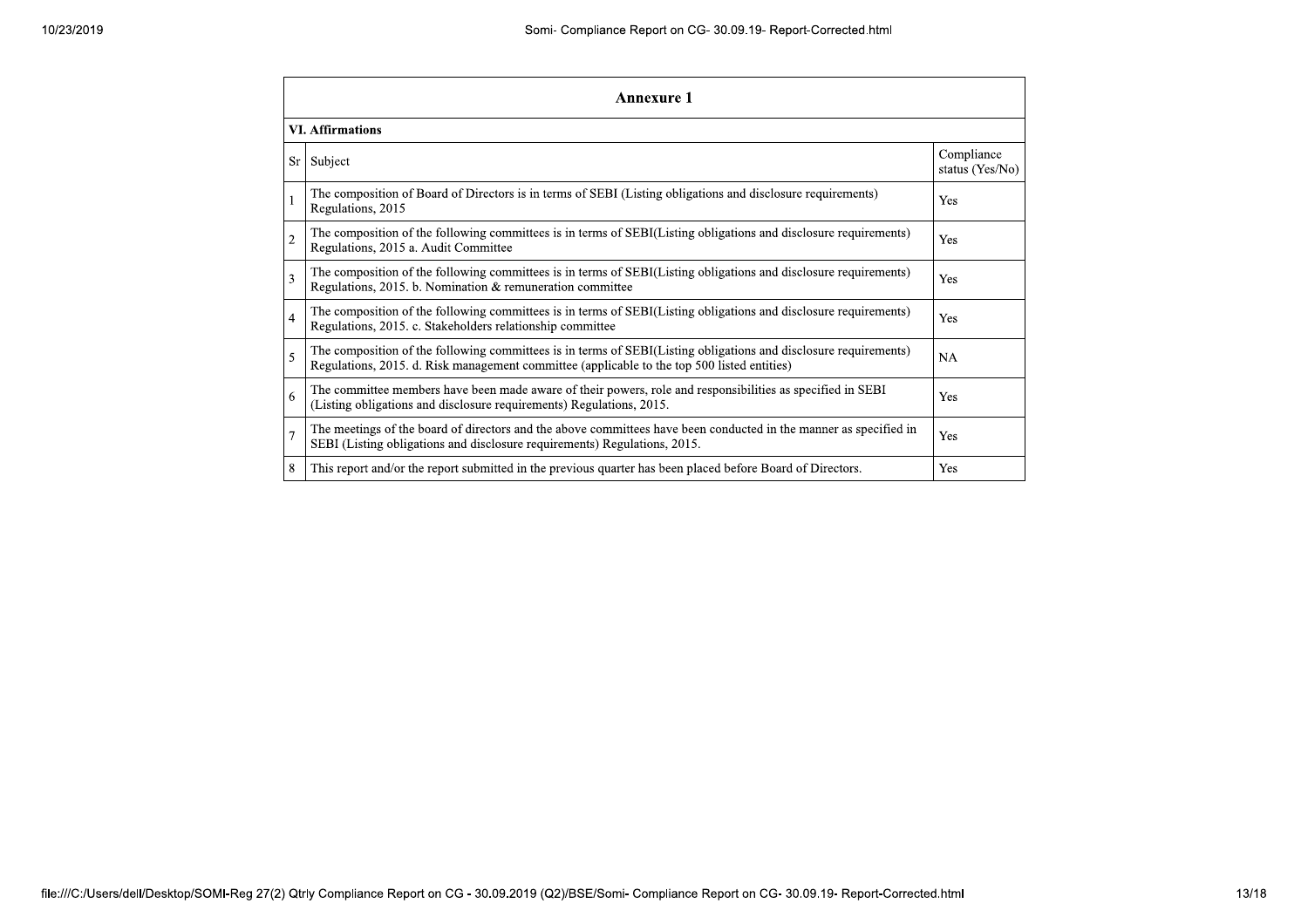|    |                   | <b>Annexure 1</b>        |
|----|-------------------|--------------------------|
| Sr | Subject           | Compliance status        |
|    | Name of signatory | OM PRAKASH BHANSALI      |
|    | Designation       | <b>Managing Director</b> |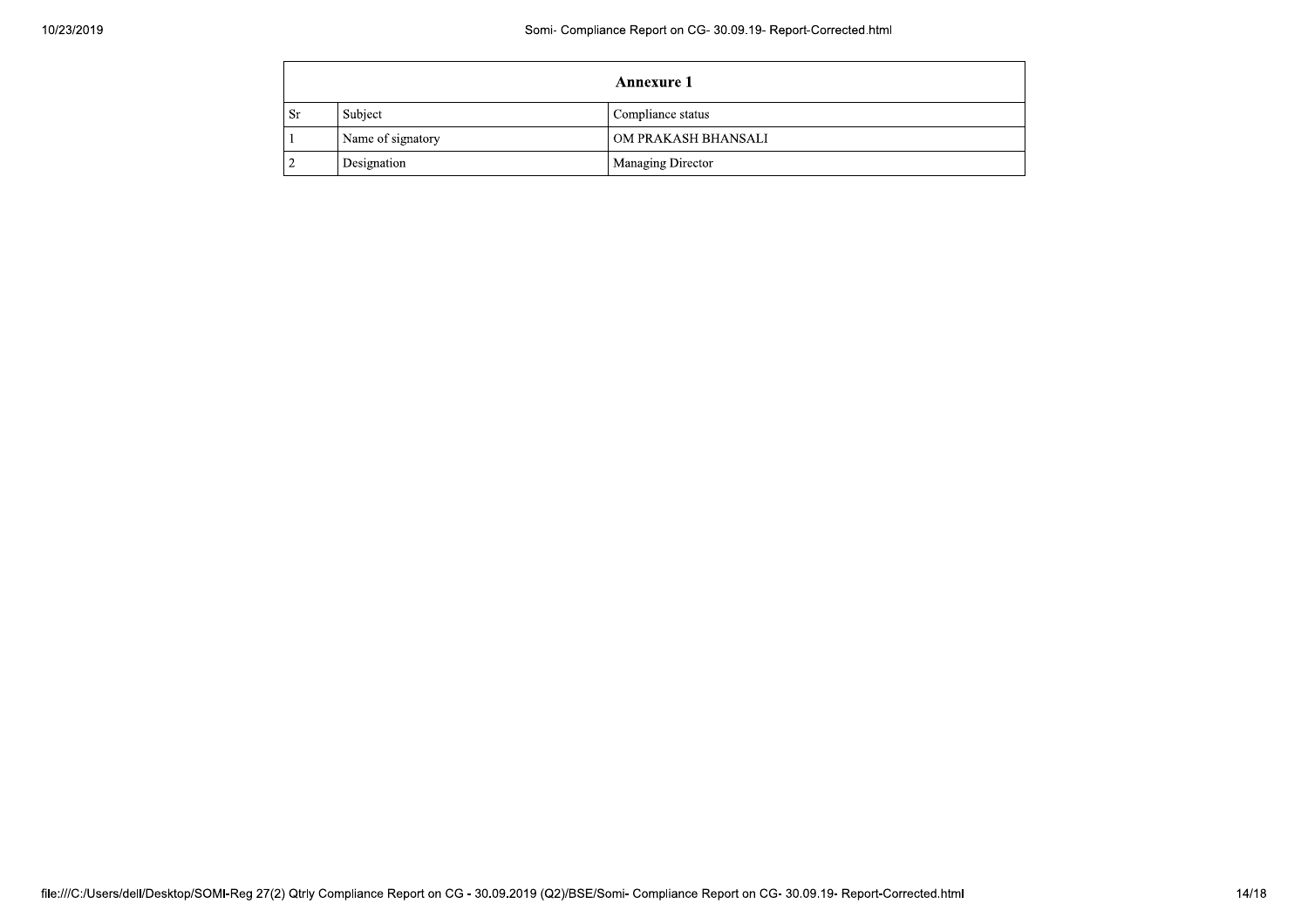| <b>Annexure III</b>      |                                                                                                                                                                                      |                                              |                                     |                                                                      |  |  |
|--------------------------|--------------------------------------------------------------------------------------------------------------------------------------------------------------------------------------|----------------------------------------------|-------------------------------------|----------------------------------------------------------------------|--|--|
| <b>III.</b> Affirmations |                                                                                                                                                                                      |                                              |                                     |                                                                      |  |  |
| Sr                       | Particulars                                                                                                                                                                          | Regulation<br>Number                         | Compliance<br>status<br>(Yes/No/NA) | If status is "No" details of<br>non-compliance may be<br>given here. |  |  |
|                          | Copy of the annual report including balance sheet, profit and loss account,<br>directors report, corporate governance report, business responsibility<br>report displayed on website | 46(2)                                        | Yes                                 |                                                                      |  |  |
| $\overline{2}$           | Presence of Chairperson of Audit Committee at the Annual General<br>Meeting                                                                                                          | 18(1)(d)                                     | Yes                                 |                                                                      |  |  |
| 3                        | Presence of Chairperson of the nomination and remuneration committee at<br>the annual general meeting                                                                                | 19(3)                                        | Yes                                 |                                                                      |  |  |
| 4                        | Presence of Chairperson of the Stakeholder Relationship committee at the<br>annual general meeting                                                                                   | 20(3)                                        | <b>Yes</b>                          |                                                                      |  |  |
| 5                        | Whether "Corporate Governance Report" disclosed in Annual Report                                                                                                                     | $34(3)$ read with<br>para C of<br>Schedule V | <b>Yes</b>                          |                                                                      |  |  |
|                          | Any other information to be provided                                                                                                                                                 |                                              |                                     |                                                                      |  |  |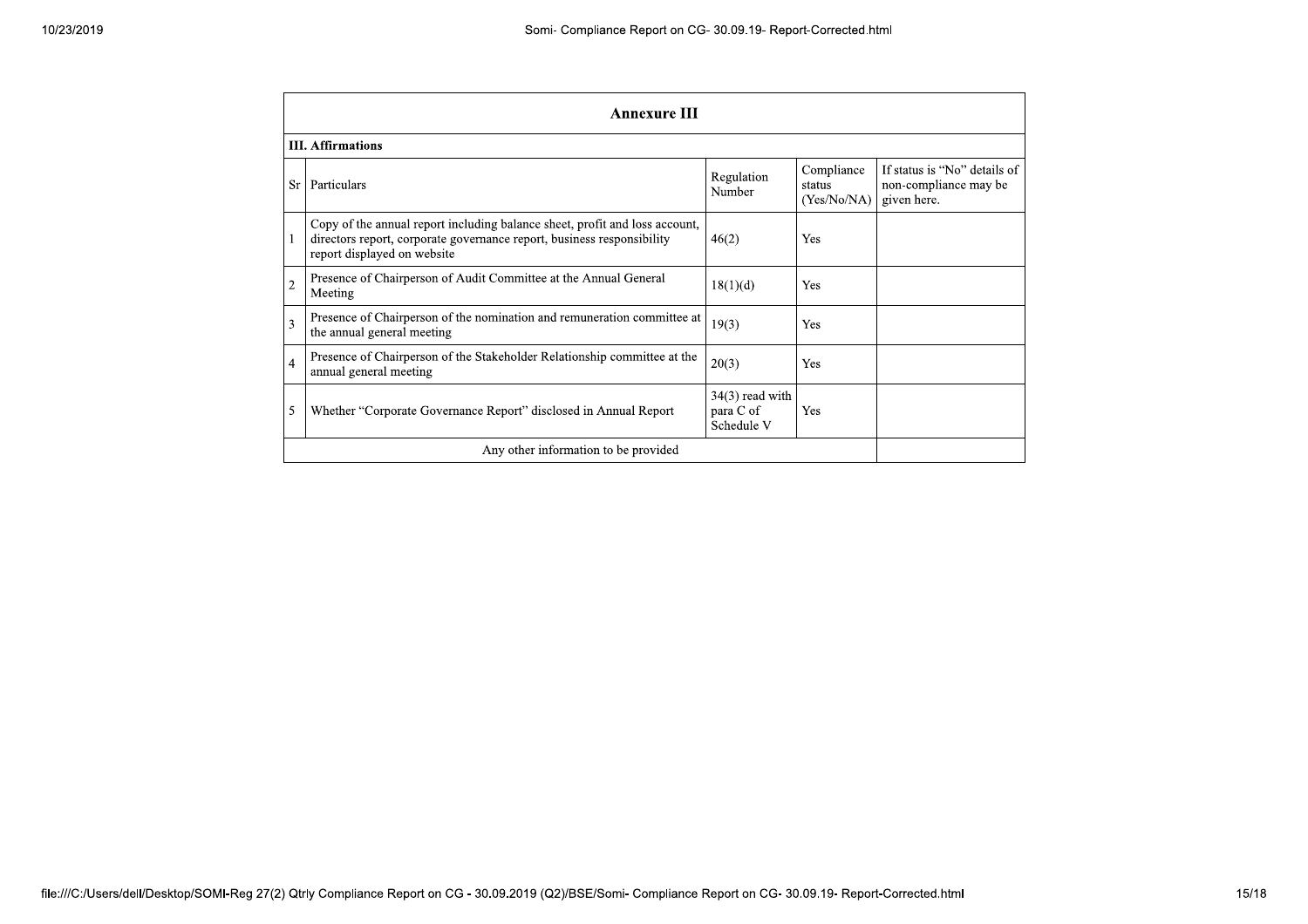| Annexure III       |                     |  |
|--------------------|---------------------|--|
| Name of signatory  | OM PRAKASH BHANSALI |  |
| <b>Designation</b> | Managing Director   |  |